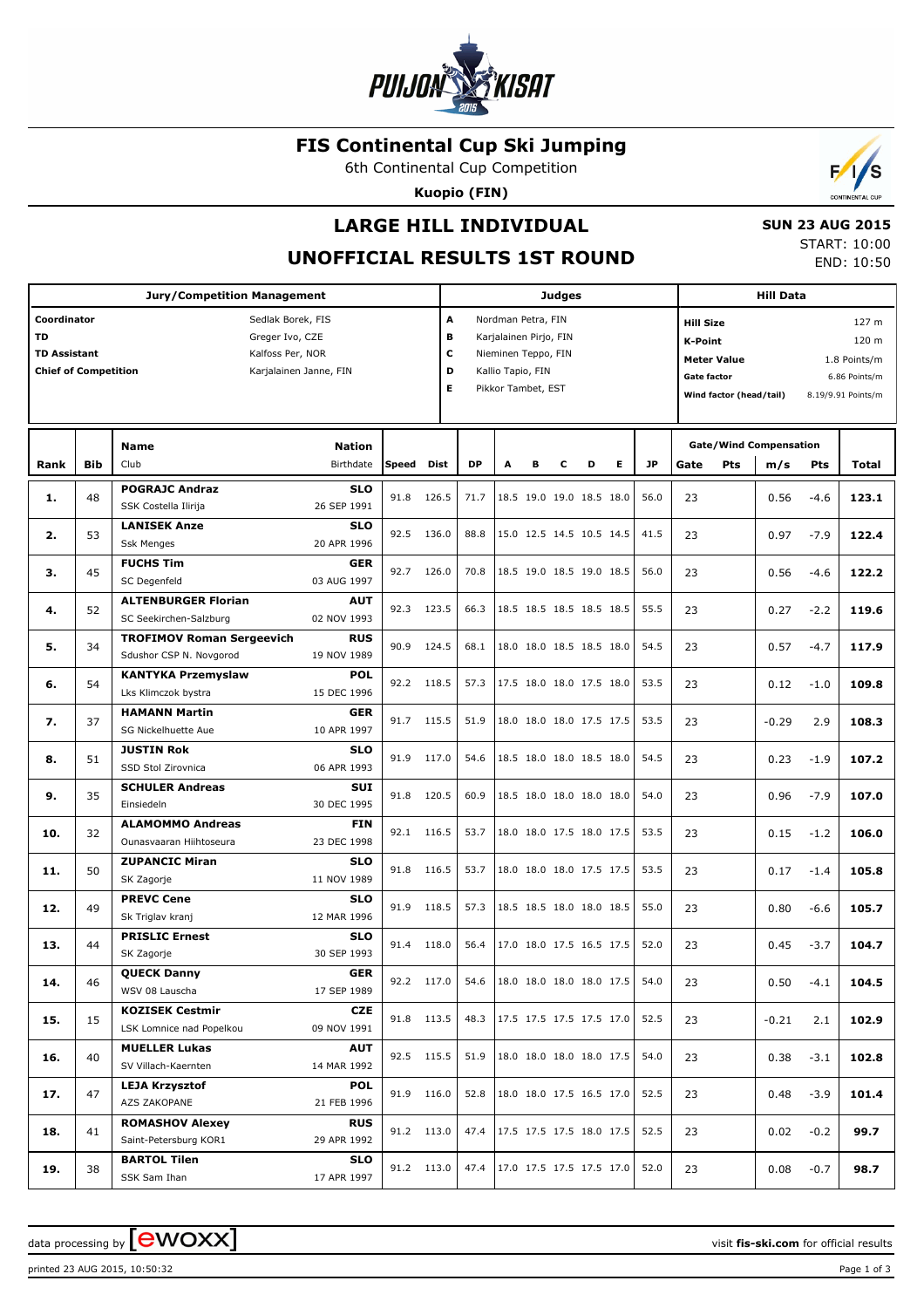

## **FIS Continental Cup Ski Jumping**

6th Continental Cup Competition

**Kuopio (FIN)**



## **LARGE HILL INDIVIDUAL**

#### **SUN 23 AUG 2015**

#### **UNOFFICIAL RESULTS 1ST ROUND**

START: 10:00 END: 10:50

|      |              | <b>Name</b>                                    | <b>Nation</b>             |       |             |                                 |   |   |   |                          |                          |           | <b>Gate/Wind Compensation</b> |         |            |       |
|------|--------------|------------------------------------------------|---------------------------|-------|-------------|---------------------------------|---|---|---|--------------------------|--------------------------|-----------|-------------------------------|---------|------------|-------|
| Rank | <b>Bib</b>   | Club                                           | Birthdate                 | Speed | <b>Dist</b> | <b>DP</b>                       | A | в | C | D                        | E.                       | <b>JP</b> | <b>Pts</b><br>Gate            | m/s     | <b>Pts</b> | Total |
|      |              | <b>RUDA Adam</b>                               | <b>POL</b>                |       |             |                                 |   |   |   |                          |                          |           |                               |         |            |       |
| 20.  | 23           | ZTS Zakucie Zagorz                             | 18 NOV 1995               |       | 91.9 111.5  | 44.7                            |   |   |   | 17.0 17.0 18.0 17.0 17.0 |                          | 51.0      | 23                            | $-0.17$ | 1.7        | 97.4  |
| 21.  | 19           | <b>MORASSI Andrea</b>                          | <b>ITA</b>                |       | 91.3 114.5  | 50.1                            |   |   |   | 17.5 18.0 18.0 18.0 17.5 |                          | 53.5      | 23                            | 0.78    | $-6.4$     | 97.2  |
|      |              | C.S. FORESTALE DELLO STATO                     | 30 AUG 1988               |       |             |                                 |   |   |   |                          |                          |           |                               |         |            |       |
| 22.  | 5            | <b>TOROK Eduard</b>                            | <b>ROU</b>                |       | 91.1 112.0  | 45.6                            |   |   |   | 17.0 17.0 17.5 17.5 17.0 |                          | 51.5      | 23                            | 0.17    | $-1.4$     | 95.7  |
|      |              | CSS Dinamo Rasnov                              | 02 MAY 1997               |       |             |                                 |   |   |   |                          |                          |           |                               |         |            |       |
| 23.  | 33           | <b>KORHONEN Janne</b>                          | <b>FIN</b>                |       | 91.4 114.5  | 50.1                            |   |   |   | 17.5 17.5 18.0 18.0 17.0 |                          | 53.0      | 23                            | 1.01    | $-8.3$     | 94.8  |
|      |              | Lieksan Hiihtoseura                            | 30 OCT 1996               |       |             |                                 |   |   |   |                          |                          |           |                               |         |            |       |
| 24.  | 26           | <b>SOGARD Jonas Gropen</b>                     | <b>NOR</b>                |       | 92.5 106.0  | 34.8                            |   |   |   | 17.0 17.0 17.0 16.0 16.0 |                          | 50.0      | 23                            | $-0.74$ | 7.3        | 92.1  |
|      |              | Nordbygda Loten                                | 31 JUL 1996               |       |             |                                 |   |   |   |                          |                          |           |                               |         |            |       |
| 25.  | 30           | <b>MAURER Joshua</b><br>Altius Nordic ski club | <b>CAN</b><br>20 SEP 1996 |       | 91.7 108.5  | 39.3                            |   |   |   | 17.0 17.0 17.0 16.0 16.0 |                          | 50.0      | 23                            | $-0.12$ | 1.2        | 90.5  |
|      |              | <b>HEINRICH Tim</b>                            | <b>GER</b>                |       |             |                                 |   |   |   |                          |                          |           |                               |         |            |       |
| 26.  | 10           | Wsv Schmiedefeld                               | 06 MAY 1995               |       | 91.6 110.0  | 42.0                            |   |   |   | 17.5 17.5 17.5 17.5 16.5 |                          | 52.5      | 23                            | 0.55    | $-4.5$     | 90.0  |
|      |              | <b>MERILAEINEN Eetu</b>                        | <b>FIN</b>                |       |             |                                 |   |   |   |                          |                          |           |                               |         |            |       |
| 27.  | 21           | Jyvaeskylae Ski club                           | 19 APR 1997               | 91.4  | 108.5       | 39.3                            |   |   |   | 16.5 17.0 18.0 17.0 17.0 |                          | 51.0      | 23                            | 0.21    | $-1.7$     | 88.6  |
|      |              | <b>NOMME Martti</b>                            | <b>EST</b>                |       |             |                                 |   |   |   |                          |                          |           |                               |         |            |       |
| 28.  | 39           | Voru Sportschool                               | 07 AUG 1993               |       | 92.1 108.5  | 39.3                            |   |   |   | 17.0 17.5 17.5 16.0 17.0 |                          | 51.5      | 23                            | 0.39    | $-3.2$     | 87.6  |
|      |              | <b>ANTONISSEN Lars</b>                         | <b>NED</b>                |       |             |                                 |   |   |   |                          |                          |           |                               |         |            |       |
| 29.  | 8            |                                                | 31 JUL 1995               |       | 92.3 107.0  | 36.6                            |   |   |   | 16.5 17.0 17.0 16.5 16.0 |                          | 50.0      | 23                            | 0.10    | $-0.8$     | 85.8  |
|      |              | <b>BIELA Stanislaw</b>                         | <b>POL</b>                |       |             |                                 |   |   |   |                          |                          |           |                               |         |            |       |
| 30.  | 18           | UKS SOLTYSIANIE STARE BYSTRE                   | 02 APR 1994               |       | 91.2 104.0  | 31.2                            |   |   |   | 16.5 17.0 17.0 16.5 16.5 |                          | 50.0      | 23                            | $-0.38$ | 3.8        | 85.0  |
|      | 36           | <b>BERGER Lars Brodshaug</b>                   | <b>NOR</b>                | 92.9  | 107.0       | 36.6                            |   |   |   | 17.5 17.0 17.0 16.5 17.0 |                          | 51.0      | 23                            |         | $-4.0$     |       |
| 31.  |              | Eidsvold Vaerks Skiklubb                       | 16 MAR 1995               |       |             |                                 |   |   |   |                          |                          |           |                               | 0.49    |            | 83.6  |
| 32.  | 29           | <b>AALTO Antti</b>                             | <b>FIN</b>                |       | 91.6 105.5  | 33.9                            |   |   |   | 16.5 17.0 17.0 15.0 16.0 |                          | 49.5      | 23                            | $-0.01$ | 0.1        | 83.5  |
|      |              | Kiteen Urheilijat                              | 02 APR 1995               |       |             |                                 |   |   |   |                          |                          |           |                               |         |            |       |
| 33.  | $\mathbf{1}$ | <b>KYTOESAHO Niko</b>                          | <b>FIN</b>                | 91.4  | 103.0       | 29.4                            |   |   |   | 16.5 17.0 17.0 16.5 16.5 |                          | 50.0      | 23                            | $-0.29$ | 2.9        | 82.3  |
|      |              | Lahden Hiihtoseura                             | 18 DEC 1999               |       |             |                                 |   |   |   |                          |                          |           |                               |         |            |       |
| 34.  | 27           | <b>SELL Adrian</b>                             | <b>GER</b>                |       | 91.0 104.5  | 32.1                            |   |   |   | 16.0 16.5 16.5 16.0 16.5 |                          | 49.0      | 23                            | 0.21    | $-1.7$     | 79.4  |
|      |              | Sv Messstetten                                 | 28 APR 1998               |       |             |                                 |   |   |   |                          |                          |           |                               |         |            |       |
| 35.  | 24           | <b>VAENSKAE Elias</b><br>Lieksa Ski club       | <b>FIN</b><br>20 JUL 1996 |       | 92.3 101.5  | 26.7                            |   |   |   | 16.5 16.0 16.5 16.5 16.0 |                          | 49.0      | 23                            | $-0.35$ | 3.5        | 79.2  |
|      |              | <b>JARZABEK Dawid</b>                          | <b>POL</b>                |       |             |                                 |   |   |   |                          |                          |           |                               |         |            |       |
| 36.  | 22           | TS Wisla Zakopane                              | 03 MAR 1999               |       | 92.4 103.5  | 30.3                            |   |   |   | 16.5 17.0 17.0 16.5 16.5 |                          | 50.0      | 23                            | 0.22    | $-1.8$     | 78.5  |
|      |              | <b>AIGRO Artti</b>                             | <b>EST</b>                |       |             |                                 |   |   |   |                          |                          |           |                               |         |            |       |
| 37.  | 9            | Pohjakotkas/Otepaa                             | 29 AUG 1999               |       | 90.4 104.0  | 31.2   16.5 16.5 17.0 17.0 16.5 |   |   |   |                          |                          | 50.0      | 23                            | 0.44    | $-3.6$     | 77.6  |
|      |              | <b>VARESCO Daniele</b>                         | ITA                       |       |             |                                 |   |   |   |                          |                          |           |                               |         |            |       |
| 38.  | 20           | G.S. FIAMME ORO MOENA                          | 25 JUL 1995               |       | 91.6 105.5  | 33.9                            |   |   |   | 16.0 17.0 17.5 17.0 16.5 |                          | 50.5      | 23                            | 0.86    | $-7.0$     | 77.4  |
|      |              | <b>KLYMCHUK Andrii</b>                         | <b>UKR</b>                |       |             |                                 |   |   |   |                          |                          |           |                               |         |            |       |
| 39.  | 25           | Kremenets Ski School                           | 10 DEC 1994               |       | 91.4 102.5  | 28.5                            |   |   |   | 16.0 16.5 16.0 15.5 16.0 |                          | 48.0      | 23                            | $-0.04$ | 0.4        | 76.9  |
|      |              | <b>STEKALA Andrzej</b>                         | <b>POL</b>                |       | 92.5 103.0  | 29.4                            |   |   |   | 16.5 16.5 17.0 16.0 16.5 |                          | 49.5      |                               |         |            |       |
| 40.  | 42           | Azs Zakopane                                   | 30 JUN 1995               |       |             |                                 |   |   |   |                          |                          |           | 23                            | 0.31    | $-2.5$     | 76.4  |
| 41.  | 4            | <b>KALINICHENKO Vitaliy</b>                    | <b>UKR</b>                |       | 91.0 101.0  | 25.8                            |   |   |   | 16.0 16.5 17.0 16.0 16.0 |                          | 48.5      | 23                            | $-0.07$ | 0.7        | 75.0  |
|      |              | Vorokhta Ski School                            | 09 AUG 1993               |       |             |                                 |   |   |   |                          |                          |           |                               |         |            |       |
| 42.  | 14           | <b>SOUKUP Matthew</b>                          | <b>CAN</b>                |       | 92.4 101.0  | 25.8                            |   |   |   |                          | 16.5 17.0 17.0 16.0 16.0 | 49.5      | 23                            | 0.28    | $-2.3$     | 73.0  |
|      |              | Altius Nordic Ski Club                         | 31 AUG 1997               |       |             |                                 |   |   |   |                          |                          |           |                               |         |            |       |
| 43.  | 13           | <b>USACHEV Egor</b>                            | <b>RUS</b>                |       | 91.5 101.5  | 26.7                            |   |   |   | 16.0 16.5 16.5 16.0 16.0 |                          | 48.5      | 23                            | 0.32    | $-2.6$     | 72.6  |
|      |              | Perm, Center for Sports Trainig                | 07 AUG 1991               |       |             |                                 |   |   |   |                          |                          |           |                               |         |            |       |

data processing by **CWOXX**  $\blacksquare$